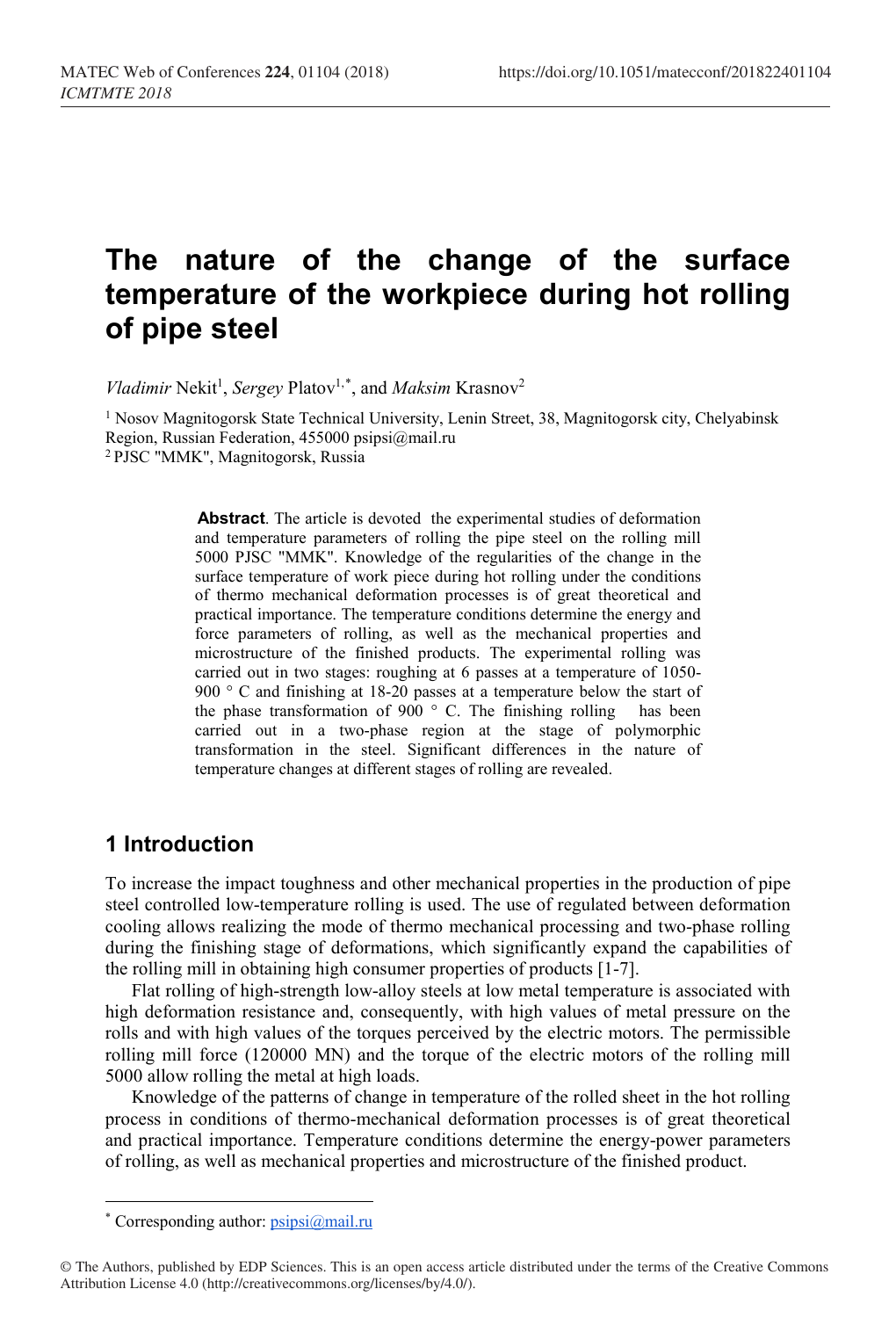#### **2 Methodology**

The rolling mill technology process analysis system operates with two main electronic documents containing the rolling process information [8]. To check the reliability of the data included in the passport, the information stored in the level 1 database of the automated process control system was used. This information is initial one; it is formed by processing of data of the first level on the basis of specialized algorithms.

Experimental study of deformation and temperature parameters at rolling of pipe steel at the rolling mill 5000 PJSC "MMK" were conducted. Flat rolling was carried out in two stages; roughing rolling at 6 passes at a temperature of 1050-900°C and finishing rolling at 18-20 passes at a temperature below the beginning of the phase transformation of 900°C.. Three experimental thermo mechanical rolling modes were selected for the study. They differed one from another by the temperature of the beginning of deformation in the finishing stage of rolling. Rolling mode 1 had an initial temperature of 900°C, corresponding to the beginning of the phase transformation, the other (mode 2) -  $800^{\circ}$ C, corresponding to the middle of the phase transformation interval. According to the mode 3, plastic deformation is beginning at the lowest temperature level of the phase transformation interval, at a temperature of 750°C. The temperature conditions of rolling at the roughing stage are not considerably differed (Fig 2). To control the sheet thickness in the line of rolling mill ultrasonic thickness gauge 0.7 MG 26 with a measuring range of 0.5-500mm is used for. All three experimental work pieces were rolled in one mode of deformation. The estimation of deformation degree in the passages was carried out by the cumulate total. The graph of the accumulated degree of deformation under the rolling is shown in figure 1.



**Fig. 1.** Change of cumulative degree of deformation during experimental rolling.

The temperature of the strip surface was adopted as thermodynamic characteristic of the deformation process on the hot rolling mill. Infrared pyrometers of spectral relation of R1 "Land" 600-1600, controllers LMT Тechnics was used for the continuous measurement of temperature in the rolling process.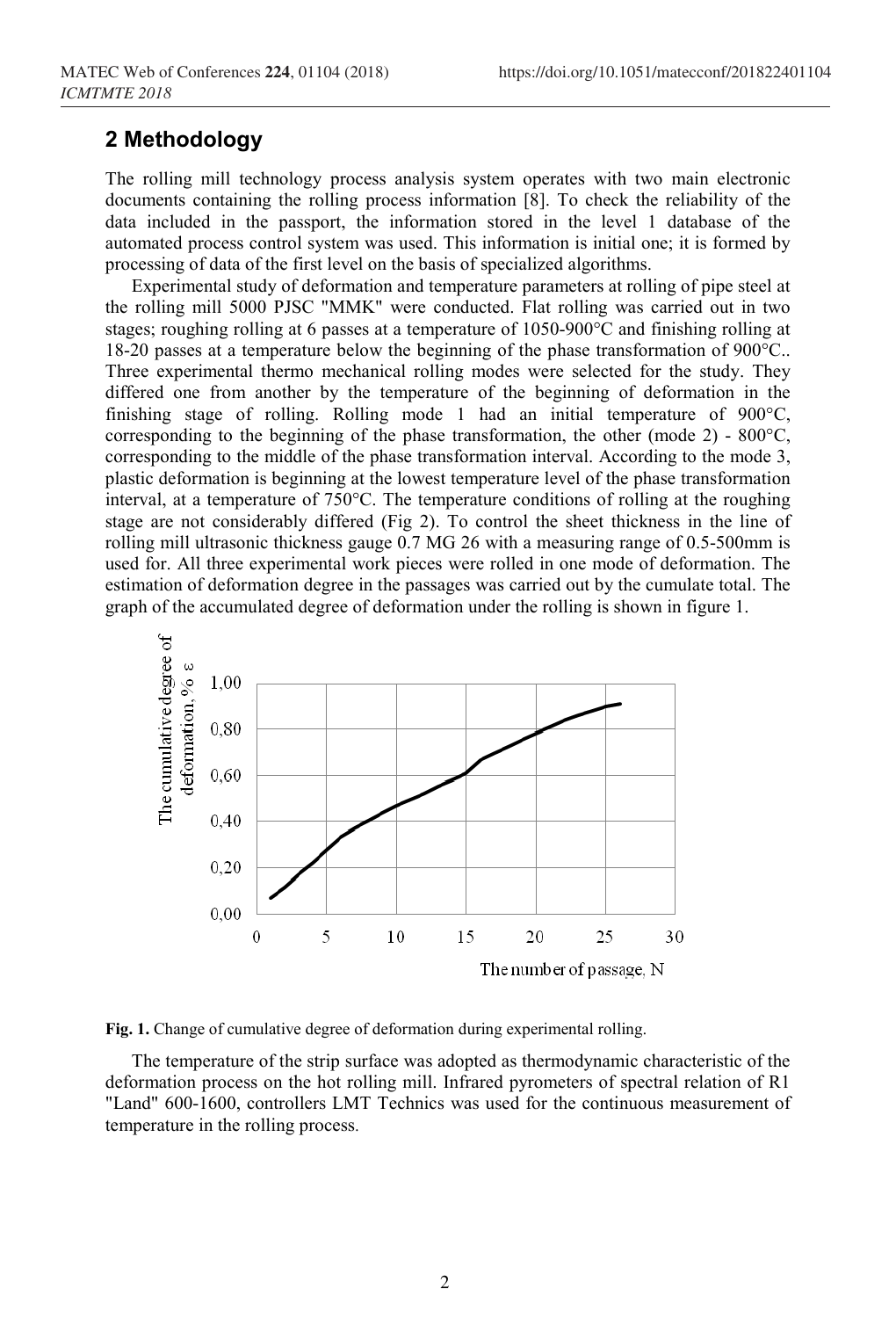## **3 Results and discussions**

Significant differences in the nature of temperature changes at different stages of rolling are revealed. At the roughing stage, which occurs at the temperatures above the phase transformation temperature of 1200-900°C, there is a steady decline in the rolling temperature (Fig.2). Despite the heat release during the plastic deformation of the rolls, there is an intense loss of heat due to different thermal processes: heat transfer by radiation and convection, thermal conductivity in rolls, roller rolls, etc. The linear statistical dependence of temperature on the total degree of deformation in the rolling process for all three modes is very tight, which is confirmed by a high correlation coefficient of 0.97. In addition, these dependencies have almost the same angle of inclination of the trend line 134-142°C. (Table 1).



**Fig. 2.** Temperature change at the roughing stage of rolling with the growth of the total degree of deformation:  $\triangle$   $\triangle$   $\triangle$  mode 1,  $\leftrightarrow$   $\leftrightarrow$  mode 2,  $\Box$  mode 3.

|                             | Mode1    | Mode 2    | Mode 3    |
|-----------------------------|----------|-----------|-----------|
| Correlation coefficient, r  | -0.97    | -0.97     | $-0.97$   |
| The slope of the trend line | $-141,7$ | $-137.27$ | $-134,08$ |

**Table 1.** Statistical characteristics of temperature changes at the roughing stage of rolling

At the finishing stage of rolling, this takes place at the temperatures below the phase transformation temperature of 900-750°C., there is an increase in temperature due to energy release at plastic deformation of the metal and the thermal effect of phase transformation. The angles of the trend lines for all three modes of rolling are presented in the table. 2. The intensity of the growth of the surface temperature of the work piece substantially depends on the temperature of the beginning of plastic deformation in the two-phase region of Fig.2. The highest intensity of growth of the work piece surface temperature corresponds to the rolling mode 3, which has a minimum starting temperature of plastic deformation at the stage of finishing rolling 750°C. When rolling at mode of deformation 1 there is a maximum deviation of the measurement results near the trend line.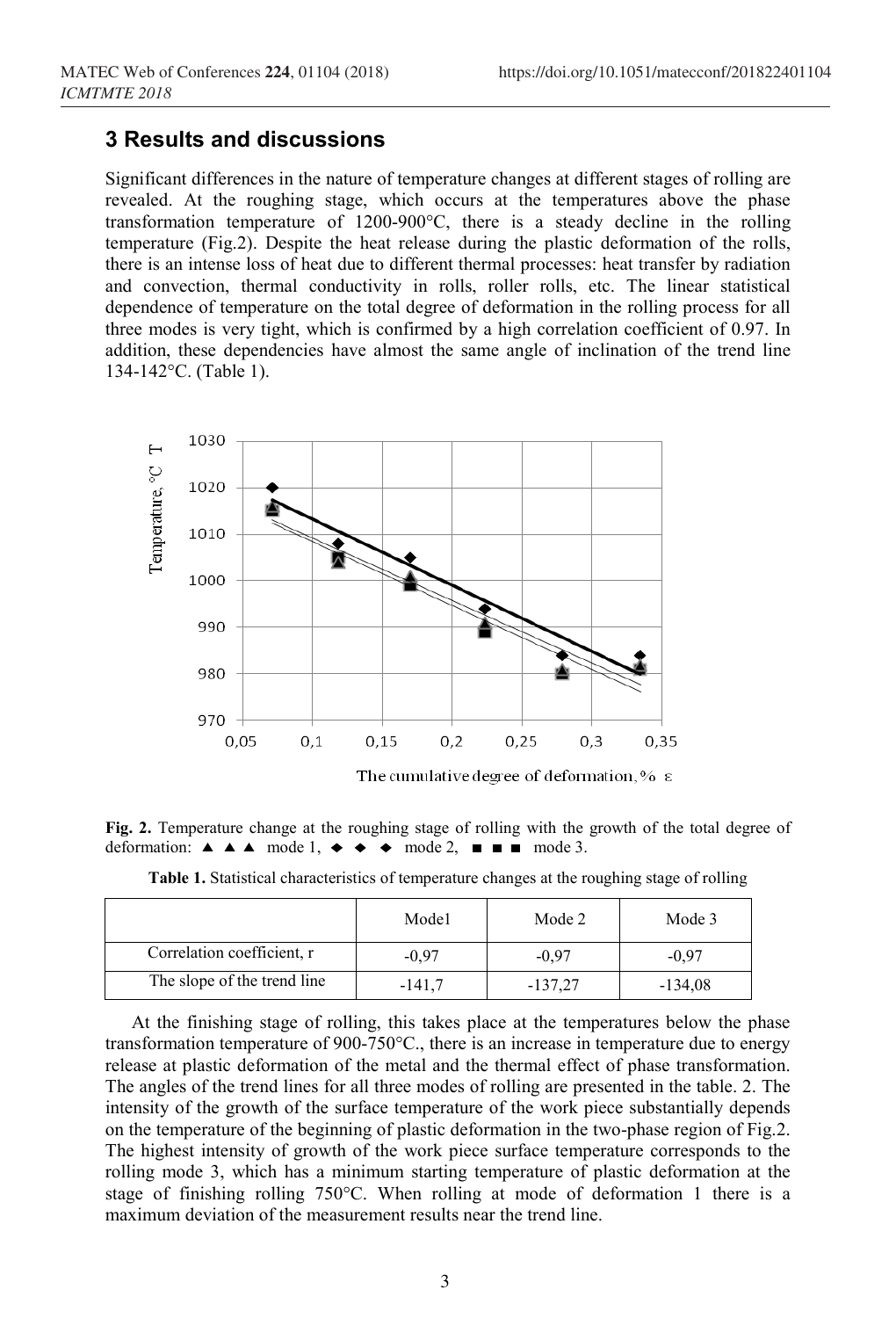

**Fig. 3.** Temperature change at the final stage of rolling with the growth of the total degree of deformation:  $\blacktriangle \blacktriangle$  mode 1.  $\blacktriangle \blacktriangle$  mode 2.  $\blacksquare \blacksquare$  mode 3. deformation:  $\triangle$   $\triangle$   $\triangle$  mode 1,  $\blacklozenge$   $\blacklozenge$  mode 2,  $\blacksquare$ 

|                            | Mode1 | Mode 2 | Mode3 |
|----------------------------|-------|--------|-------|
| Correlation coefficient, r | 0.61  | 0,78   | 0.91  |

The slope of the trend line  $\begin{array}{|c|c|c|c|c|c|} \hline 32,28 & 63,1 & 93,77 \ \hline \end{array}$ 

**Table 2.** Statistical characteristics of temperature changes at the finishing stage of rolling

# **4 Summary**

Experimental studies of the deformation and temperature parameters of rolling of pipe steel at the rolling mill 5000 PJSC "MMK" were conducted. Rolling was carried out in two stages: roughing rolling for 6 passes at a temperature of 1050-900°C and finishing rolling for 18-20 passes at a temperature below the beginning of the phase transformation of 900°C. Significant differences in the nature of temperature changes at different stages of rolling are revealed. At the roughing stage, which occurs at temperatures above the phase transformation temperature of 1200-900°C., a steady decrease in the rolling temperature was revealed. At the final rolling stage, which occurs at temperatures below the phase transformation temperature of 900-750°C., there is an increase in the surface temperature of the roll. The intensity of increase of the work piece surface temperature significantly depends on the starting temperature of the plastic deformation in the two-phase region. Temperature conditions of deformation can be used in the theoretical analysis of the rolling process.